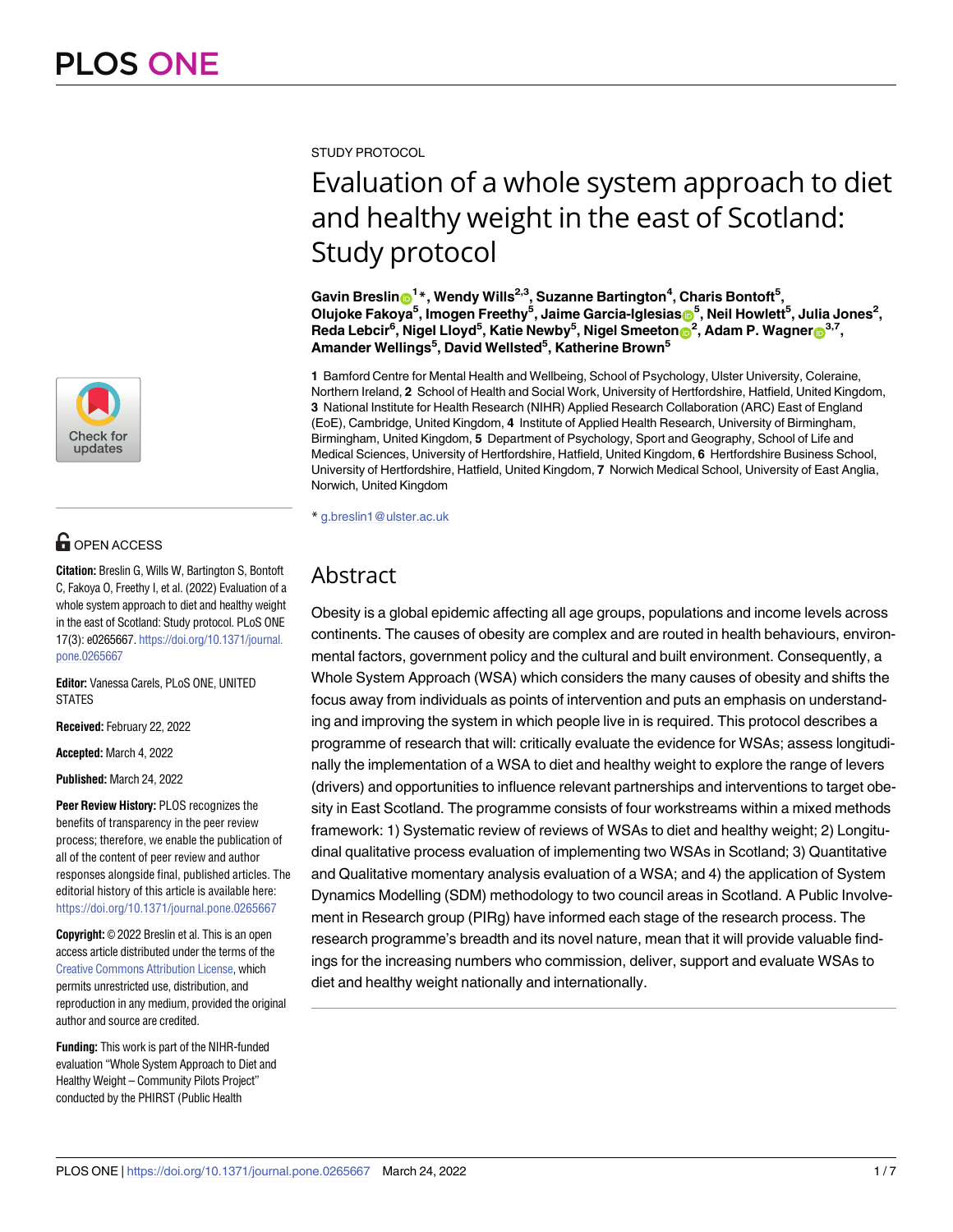<span id="page-1-0"></span>Intervention Responsive Studies Team; Project reference NIHR134423; Award reference NIHR131573). All authors were funded. WW and APW are part-funded by the National Institute for Health Research (NIHR) Applied Research Collaboration East of England ([https://www.nihr.ac.](https://www.nihr.ac.uk/) [uk/](https://www.nihr.ac.uk/)). The views expressed are those of the authors and not necessarily those of the NIHR or the Department of Health and Social Care, or Public Health Scotland. The funders had and will not have a role in study design, data collection and analysis, decision to publish, or preparation of the manuscript.

**Competing interests:** The authors have declared that no competing interests exist.

# **Introduction**

Obesity is a global epidemic affecting all age groups, populations and income levels across continents. Traditional approaches to tackling obesity through policy and programme intervention have had limited impact in reversing obesity trends [\[1](#page-6-0)]. More recently, Whole System Approaches (WSAs) have been used to address diet and healthy weight, yet evidence for their effectiveness remains in its infancy [[2](#page-6-0)]. A WSA can be described as a collection of integrated and comprehensive interventions that aim to change the community system by targeting individuals, groups and community-level environments and policies. A recent systematic review of 65 studies examining the implementation and effectiveness of WSAs, 33 of which were on obesity, showed improved health outcomes: reductions in body mass index (BMI); increased parental and community awareness; community capacity building; nutrition and physical activity environment changes; and improved safety and wellbeing of community members [\[2](#page-6-0)]. Success of a WSA was attributed to meaningful engagement of stakeholders and the community in making decisions, good governance, trust and capacity, sufficient time to build relationships, adequate finance, and the embedding of the WSA within broader policy. Although initial findings regarding WSAs are promising, a cautionary approach is advised as descriptions of what constitute a WSA and outcomes reported in some studies were limited. Furthermore, long-term evaluation of WSAs is lacking in the available literature and it remains unclear how WSA are implemented and how the interactions between the stakeholders, processes, and other elements driving the implementation process affect WSA success, an area where System Dynamics Modelling (SDM) can provide important insights [[3](#page-6-0)]. To address some shortcomings of existing evidence regarding WSAs, Public Heath England (2019) [\[4\]](#page-6-0) provided a six-phase framework, referred to as the 'Leeds Beckett Model' regarding how to apply a WSA to diet and healthy weight. The six phases include: 1. Set-up; 2. Building the local picture; 3. Mapping the local picture; 4. Action (i.e., selecting the interventions, approach, and who will tackle diet and healthy weight); 5. Managing the system network; and finally, 6. Reflect and refresh. To date, this model has been expanded to nine points by Public Health Reform (2019) [[5\]](#page-6-0), but a comparison between applying this framework against other frameworks or the modified Leeds Beckett model has not been conducted in Scotland or elsewhere, nor has a system using this model been mapped using SDM–a process that could help provide a richer understanding of all parts of the system and how they interact with each other leading to change. Evaluation of a series of WSA pilot projects in the East Region of Scotland offers an opportunity to investigate how WSAs are being implemented, how these change over time and what key factors lead to their effective set-up and delivery.

#### **Study aims and research questions**

To describe a programme of research that will review the evidence for WSAs, assess longitudinally the implementation of a Whole System Approach (WSA) to diet and healthy weight to explore the range of levers (drivers) and opportunities to influence relevant partnerships and interventions to target diet and healthy weight in the east of Scotland.

- 1. What elements of a WSA model existed within two areas of East Scotland prior to the pilot project and what did this entail?
- 2. What is the current practice and how has it changed to either include the Leeds Beckett WSA framework, a modified Leeds Beckett model or incorporating an alternative WSA framework?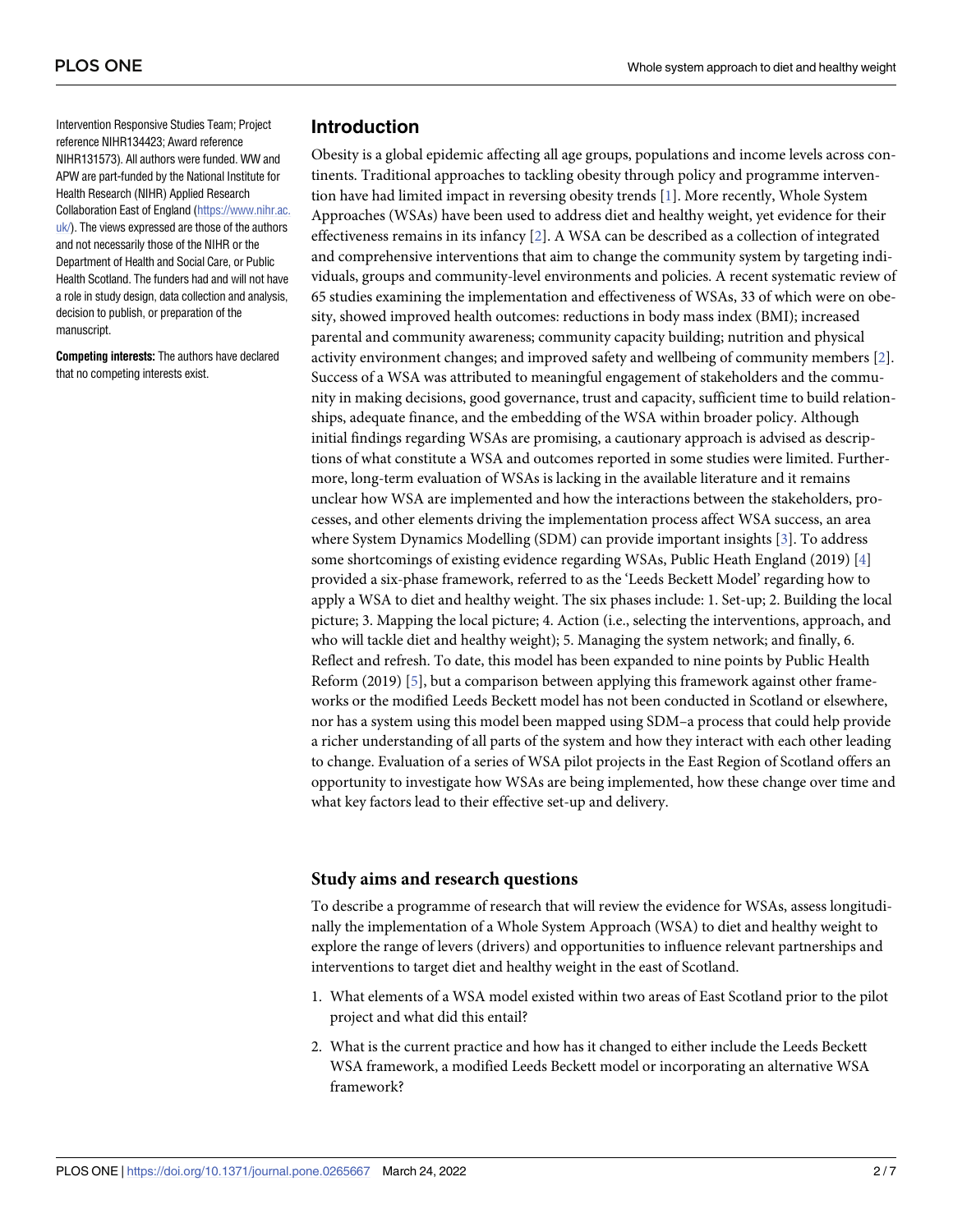- 3. Which elements of the Leeds Beckett WSA have been implemented locally and what were the reasons for this?
- 4. How do the WSAs across Midlothian and West Lothian compare?
- 5. What impact did the implementation of a WSA have on: a) local stakeholders' knowledge and understanding of how best to address diet and healthy weight issues; and b) local stakeholders' service planning and delivery ethos, policy and practice?
- 6. What was the process of implementing the WSA and how was it experienced by local stakeholders?
- 7. To what extent did the WSA meet the needs of stakeholders aims to meet community needs?
- 8. What were the barriers and enablers to implementing a WSA?
- 9. To what extent was any implementation of a WSA sustained over time?
- 10. What factors enabled the sustainability of the WSA?
- 11. Has adopting a WSA benefitted any other areas of working beyond healthy diet and weight?
- 12. What are the implications in terms of the resources used, and associated costs, for sustainability of the WSA? What are the:
	- a. most resource intensive activities resulting from the WSA?
	- b. associated costs of these resources, and who bears them?
- 13. Using System Dynamics Modelling causality mapping, what are the organizational elements and processes that are relevant and demonstrate potentially effective implementation of a WSA to diet and healthy weight?

#### **Materials and methods**

Four workstreams have been developed to answer the research questions.

### **Workstream 1: Systematic review of reviews of whole system approaches to diet and healthy weight**

The aim will be to conduct a review of reviews to synthesise ways that Whole System Approaches (WSA) to diet and healthy weight have been implemented and evaluated nationally and internationally. The review will assess the various theoretical approaches or models used to implement the WSA. The following research questions will be addressed in the review: What models or theories have been used to implement whole systems approaches? How have whole systems approaches been evaluated to date? What evidence is there of the effectiveness of whole systems approaches? What has been the contribution of the public and/or service users in the development of whole systems approaches?

Systematic searches will be carried out using Scopus, PsycINFO (ProQuest), the Cochrane Library, and MEDLINE databases. Key search terms were devised with the research team with support from an information specialist librarian and these were reviewed by a member of the Public Involvement in Research Group (PIRg). Search terms will cover WSA in promoting diet and healthy weight, such as: diet, nutrition, malnutrition, eating habits, eating behaviour, healthy weight, obesity, overweight, underweight, body fat, body fat distribution, body mass,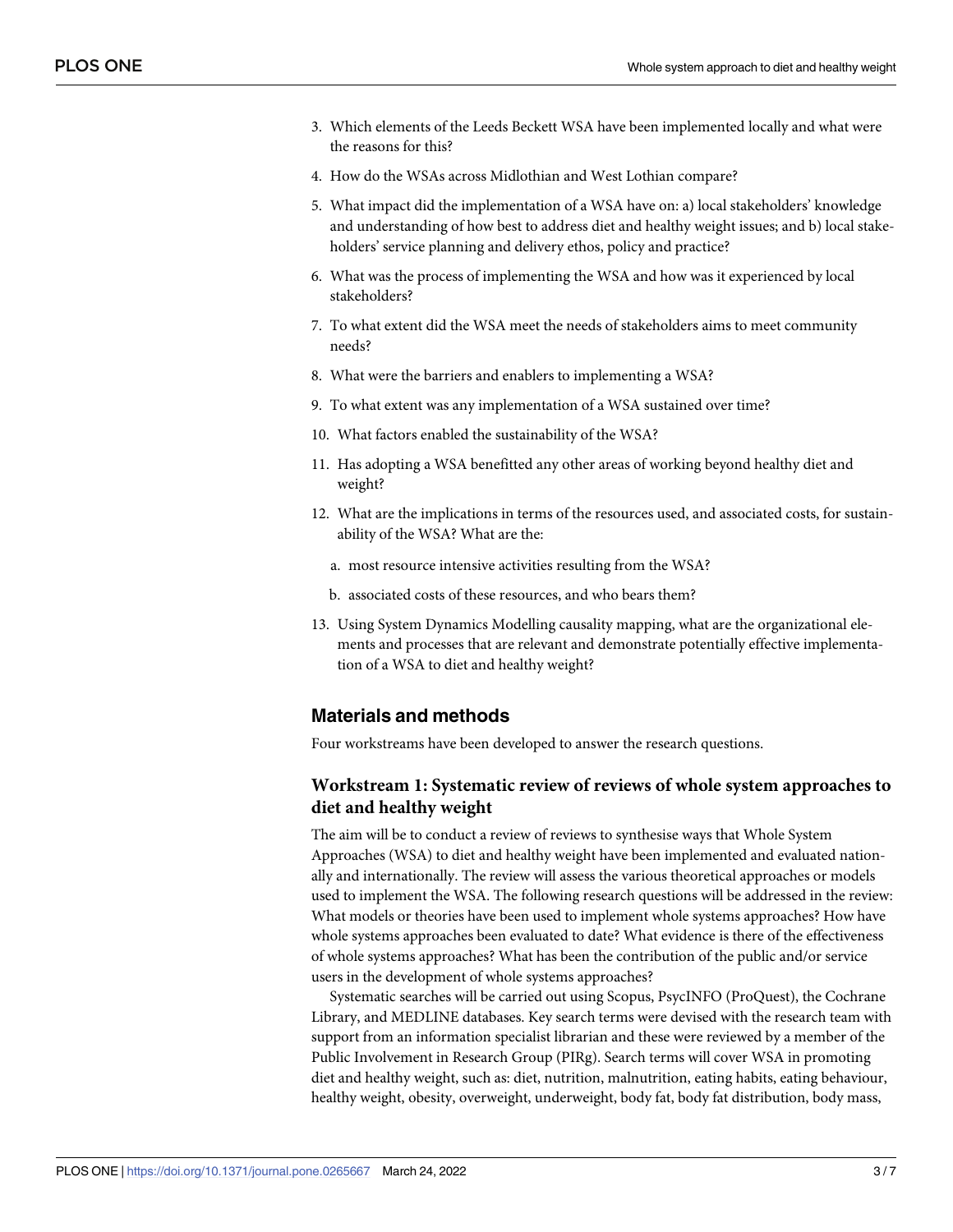<span id="page-3-0"></span>body size, body weight, BMI, adiposity, weight loss, weight gain, exercise, sedentary, physical activity, lifestyle, behaviour change, ''whole system approach" and related terms such as system approach; systems-based; system(s) modelling; collaborative; joined up; cross-sector; multidisciplinary; inter disciplinary; integrated; local; multi-faceted; multi agency; community wide; inter organisation, as well as approach; strategy; scheme; intervention and program. Databases will be searched from 1995 to 2022 using a combination of text and Medical Subject Headings (MeSH terms). Additionally, reference sections of identified articles will be searched for further relevant articles. Review papers will be included if they satisfy all the following eligibility criteria: 1) A review of any type that assesses WSAs; 2) Available in English; 3) Review focus is on the application of a WSA to diet and healthy weight in any age group; and 4) Reported the approach, theory or model used to implement a WSA.

Covidence software ([www.covidence.org](http://www.covidence.org/)) will be used to support title and abstract screening, to import full-text papers, resolve conflicts and extract data. Focus will be placed on the models and theories that have been used to implement whole systems approaches, as well as the types of evaluations that have been undertaken on these approaches and whether there is evidence of their effectiveness. Data on contribution from the public and/or service users in the development of whole systems approaches will also be extracted and analysed.

# **Workstream 2: Longitudinal qualitative process evaluation of implementing a WSA**

A two groups x three time point qualitative longitudinal design will be used to assess the implementation of a WSA to diet and healthy weight. This workstream will assess research questions 1–11. Focus groups and/or interviews will be conducted at three phases: approximately 6, 12 and 18 months after initiation of a WSA with members of the WSA Core Working Groups (CWG) in two council areas in Scotland and the Wider Stakeholder Networks (WSN). The CWG are responsible for leading/facilitating the local WSA and WSN, and are the wider group of stakeholders who will participate in workshops and in the implementation of the WSA. Two council areas have been selected for evaluation: Mayfield and Easthouses in Midlothian, and Whitburn in West Lothian. This selection is driven by their contrasting choice of methodology in implementing the Leeds Beckett Model of a WSA. Both areas share similar population demographics. Mayfield/Easthouses and West Lothian are in the top 20% most deprived areas in Scotland and are both characterised by underlying poverty, income deprivation, as well as greater concentrations of older adults.

# **Participants**

Participants will be recruited from two groups: 1. WSA Core Working Group (n = 6 from each council area), and 2. the WSA Wider Stakeholder Network who attended training during WSA workshops ( $n = 25$  from each council area). Participants will be emailed with an invitation to participate by completing the Participant Information Sheet and Consent Form via REDCap (Vanderbilt University 2021), a secure online platform.

#### **Data analysis**

Focus group and interview data will be analysed using Framework Analysis (Ritchie and Spencer, 2004), a type of data analysis that offers a structured, systematic approach to summarising and analysing qualitative data. It has particular use where multiple researchers are involved in analysing qualitative data, and where large qualitative datasets need to be summarised [[6](#page-6-0)]. Public and Patient Involvement (PPI) input will be sought in the data analysis process and the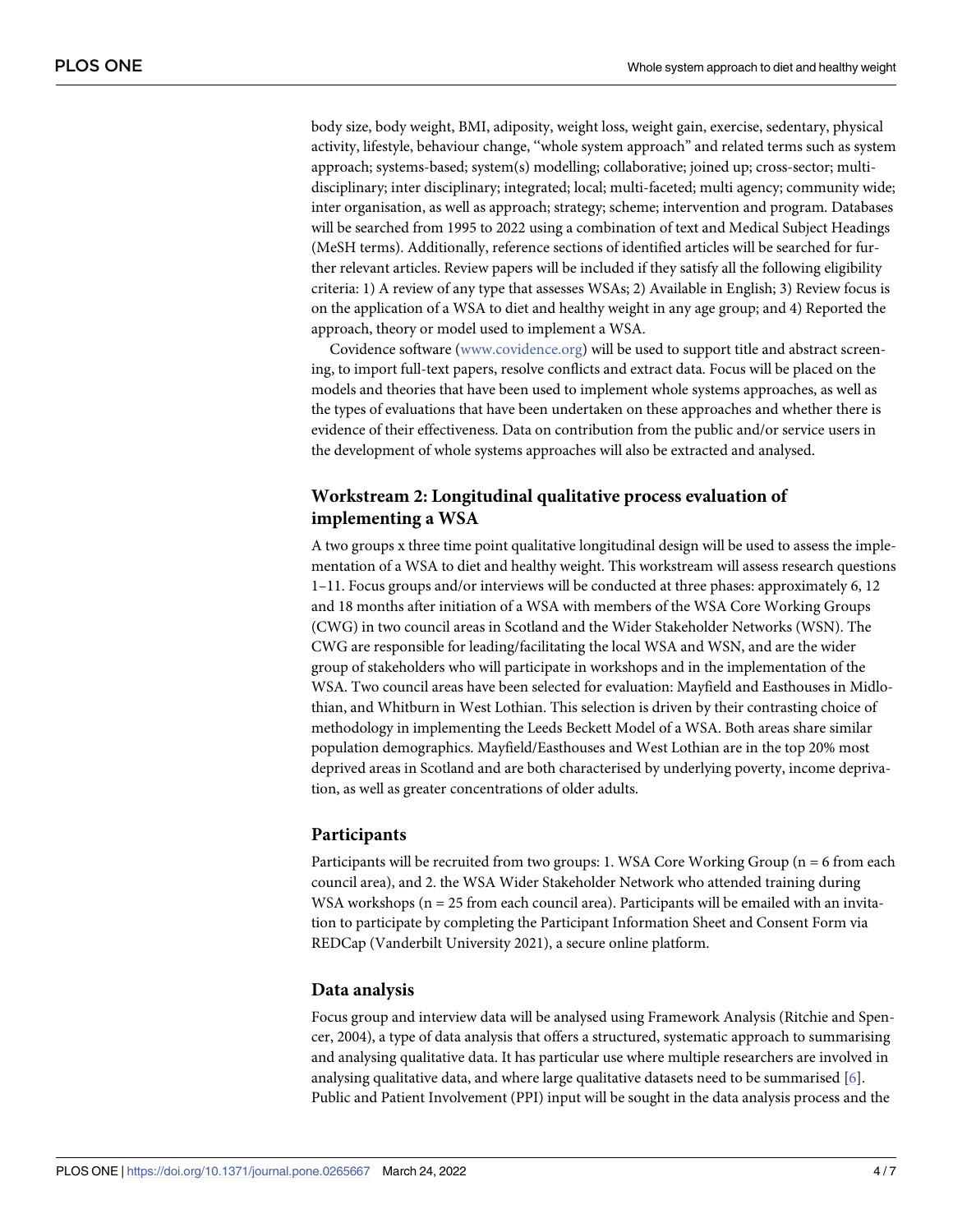<span id="page-4-0"></span>coding of the interview data in order to allow the inclusion of the public perspective in the development and implementation of the coding framework.

#### **Workstream 3: Momentary analysis**

**Participants and procedure.** Participants from the WSA Core Working Group and the WSA Wider Stakeholder Network will, in addition to focus groups and/or interviews, be invited to complete monthly Momentary Analysis (MA) [\[7\]](#page-6-0) surveys throughout the duration of the project to capture changes in the system as they occur (addressing mainly research question 12). MA questions record levels of agreement to a series of statements either on Likert scales (which will be coded one to five) or scale of agreement (giving a value of 0–100). Openended, qualitative responses are also collected.

**Data analysis.** Statistical analysis of this quantitative data will utilise descriptive statistic summaries by time point, visual plots of changes over time and descriptive comparisons between sites. Comparisons will be made for all questions between sites. Questions logging activities of relevance to the WSA and time spent delivering these activities will be analysed to understand the resources and associated costs of delivering a WSA. Descriptive statistics will be used to summarise the range of activities and the time devoted to them. An indicative cost of delivering these activities will be determined by multiplying time estimates by a suitable hourly rate of employment. Depending on data collected, we will consider comparing sites to explore indications of differences in resource use between WSA approaches. We will augment these health economic considerations with explorations of how the two sites have utilised funding given to each to establish and deliver a WSA.

#### **Workstream 4: System dynamics modelling**

System Dynamics Modelling (SDM) [[8\]](#page-6-0) will be used to help understand the nature of the interactions between the organisational components and processes driving WSA implementation. A key element of SDM is mapping out the structure of the problem/area to be explored through a process of 'group model building' that involves stakeholders working together to build a group understanding of the multiple components influencing a complex problem (implementation of WSA) and the causality relationships between them. Here, by following the principles of group model building, mapping and qualitative model building will be used to understand what key stakeholders consider to be the best way of incorporating a WSA into practice addressing Research Questions: 6, 8, 10. Casual loop diagrams (CLDs) will be developed based on the understandings produced from the focus groups, interviews, and momentary analysis (conducted for WS2/WS3), publicly available documentation, and the analysis of other mapping work conducted by stakeholders during workshops. Where required, additional interviews with participants will be conducted specifically to inform our SDM work to supplement our understanding of cause-effect relationships between components.

CLD development will be conducted through a collaborative process involving ongoing consultation with stakeholders to verify our understandings and interpretations. In particular, CLDs will be used to describe the components needed to deliver a WSA to diet and healthy weight and provide a description of how these interact and the relative importance of each. By mapping relationships between the elements, a more explicit understanding of how things change over time may be revealed and will highlight the interdependent variables and levers that may accommodate greater and sustained behaviour change [[9](#page-6-0)]. The produced CLDs will be explored to understand how the identified components interact with each other, which interactions appear to most influence the implementation process, and implications for improving the delivery of WSAs.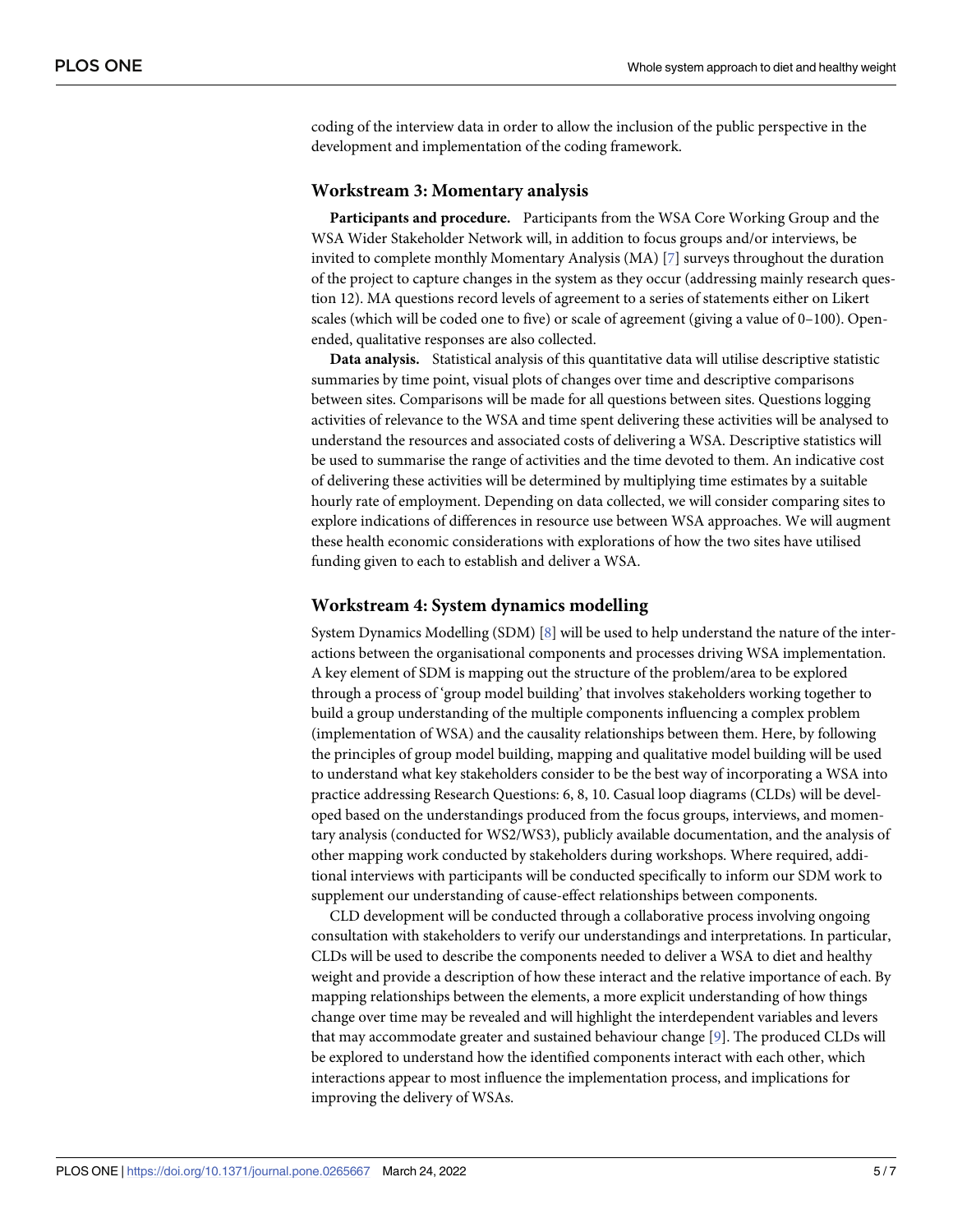## **Co-production, Patient and Public Involvement (PPI)**

Co-production is a central tenet of the PHIRST and our evaluation plans. This evaluation will be co-produced by the PHIRST with Public Health Scotland/East Region team and other national and local partners and stakeholders, including recipients of the service or programmes, all working together to plan, design, deliver, analyse and disseminate the evaluation. We will routinely communicate and consult with these partner organisations and stakeholders, and in addition present proposals and updates to our Independent PHIRST Advisory Board (composed of relevant stakeholders in the field of public health and evaluations, which includes academics, third sector, governmental and public expertise) and our Scotland specific Project Advisory Group (similarly composed of key stakeholders but with membership more closely reflecting the subject and area of the evaluation). The feedback they provide will continue to shape key decisions within the research process including design, ethics and dissemination.

The PHIRST Public Involvement in Research group (PIRg), is an integral part of the research team and will be involved in all stages of the research process for this evaluation. The PIRg are represented at our WSA Advisory Group. They have contributed to key aspects of the design and methodology, and will support data analysis, dissemination, and implementation work. Their input will be complemented by local service user input. A group will be convened for this purpose, with the assistance of partner organisations in Scotland.

#### **Ethical considerations and declarations**

Ethical approval has been received through the University of Hertfordshire Health, Science, Engineering & Technology Ethics Committee, approval number HSK/SF/UH/04686(1) on the 4<sup>th</sup> November 2021.

#### **Status and timeline of the study**

WS1 will be completed by May 2022, while WS2, WS3 and WS4 will be completed by March 2023.

#### **Discussion**

This programme of research has several unique contributions incorporated within the four comprehensive workstreams and mixed methods approach. The study's novelty is increased by the inclusion of a comparison of a WSA model (Leeds Beckett Model) to a modified Leeds Beckett model longitudinally. The application of momentary analysis and System Dynamics Modelling will also provide valuable findings for those who commission, deliver and design whole or complex system approaches and diet and healthy weight intervention programmes nationally and internationally. There will also be important learning for the implementation of WSAs to other public health concerns beyond obesity that may be of interest to other organisations considering adopting a WSA.

Dissemination will initially consist of academic peer-reviewed publications for each of the workstreams: 1) a review of reviews of WSAs to diet and healthy weight; 2) a protocol article for a longitudinal study of WSA to diet and healthy weight in Scotland; 3) an article reporting the findings of the process evaluation of a WSA to diet and healthy weight in Scotland; 4) A System Dynamic Modelling case study article presenting the system map, feedback loops and how local health authorities can effectively implement a WSA to diet and healthy weight; and 5) a reflective article on the extent of the application of PPI throughout the development and implementation of a WSA. Other outputs will be developed and shared with non-academic